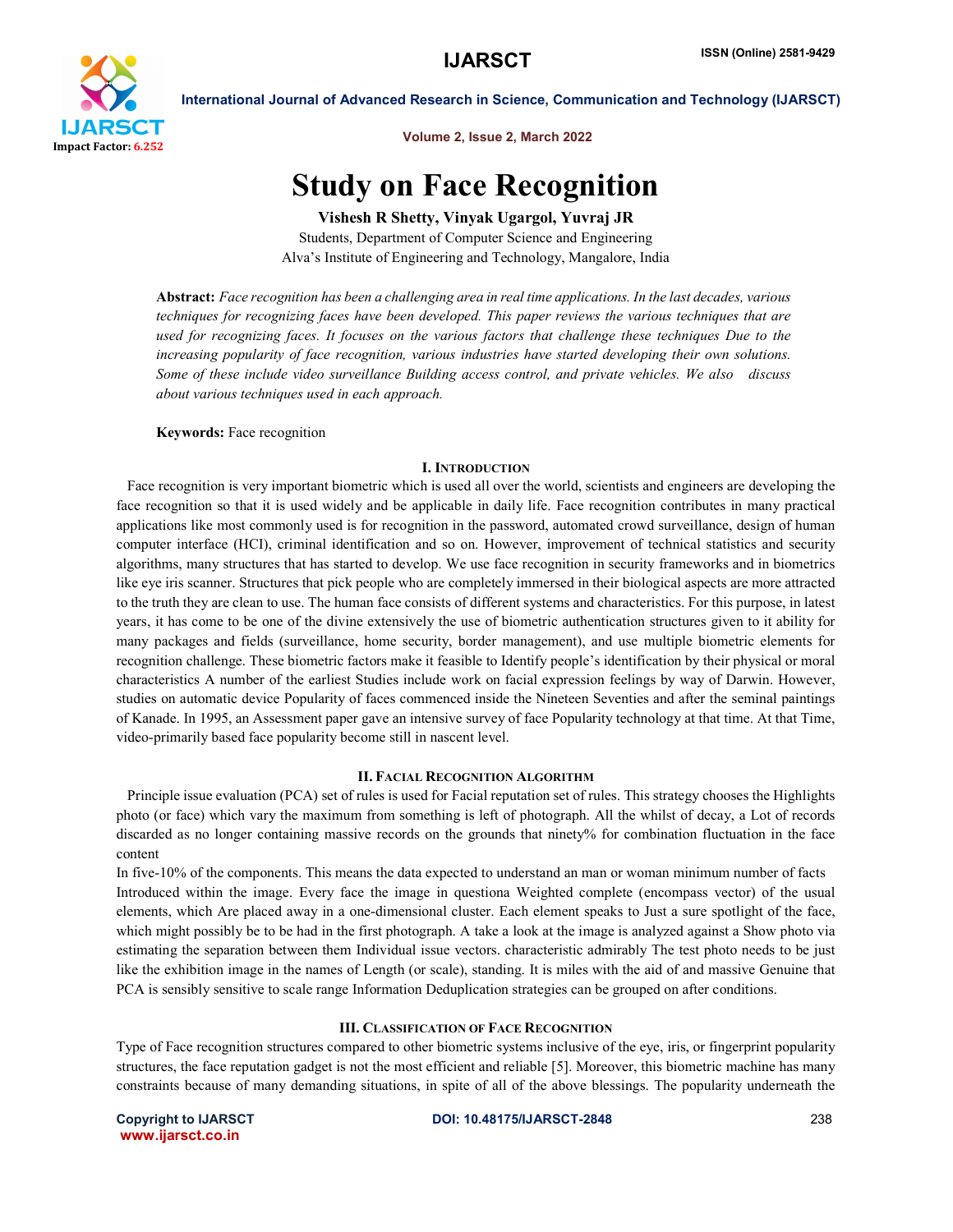

International Journal of Advanced Research in Science, Communication and Technology (IJARSCT)

## Volume 2, Issue 2, March 2022

managed environments has been saturated. Despite the fact that, in uncontrolled Environments, the trouble remains open because of big versions in lighting fixtures shapes, facial expressions, age, motivation, and so on. In this paper survey, we evaluation the maximum Advanced face recognition strategies proposed in controlled/uncontrolled environments the use of Different databases. Numerous systems are implemented to become aware of a human face in second or 3-D photos. On this review Paper, we are able to classify those structures into 3 methods based on their exact discovery reputation Approach (parent 2): local, holistic, and (three) hybrid strategies. The primary technique is Labeled in step with certain facial capabilities, no longer considering the complete face. The second one approach Uses all faces as input statistics after which projects into a small subspace or in correlation plane. The third method uses neighborhood and global functions so that it will enhance face popularity accuracy.

## IV. TECHNIQUES

 Some face acknowledgment Calculations distinguish the highlight of the face by separating the landmark, or highlights, from the shape of the face. For example, counting may impair a related role, measurement, and in addition the condition of the eyes, nose, cheekbones, and jaw. These highlights are then used to appearance for unique images with coordinating highlights Three dimensional: 3-d machine utilizes three-D sensors to seize records approximately the state of a face. This record is then used to understand Specific highlights at the surface of a face, as an example, the Shape of the eye attachments, nostril, and chin. One preferred Point of view of 3-d to deal with admitting that it is so isn't Stimulated by using adjustments in light as unique structures. It may Likewise apprehend a face from a scope of overview edges, along with a profile view. 3-dimensional facts Focuses from a face for ever and ever beautify the accuracy of face Acknowledgment. 3-d observe is upgraded by using the development of complex sensors that entire an advanced occupation of Catching 3D confront symbolism. Pores and skin Texture evaluation: any other growing pattern makes use of the visible points of interest on the skin, as widely captured Default or tested pics. system, known as pores and skin Texture analysis, turns the only of a type traces, examples, and Spots clean in a man's skin into a systematic space. Surface Texture analysis works similarly to facial expressions. A photograph is taken of a repair of pores and skin, known as a skin print. That restore is Then separated into littler squares. Making use of calculations to Rework the restore into a systematic, quantifiable space, the Framework will then recognize any lines, pores and the genuine Pores and skin surface. It may recognize contrasts among Indistinguishable twins, which isn't yet potential using Facial acknowledgment programming on my own. Exams have Confirmed that with the expansion of pores and skin floor Examination, execution in perceiving countenances can make bigger 20 to 25 percentage.

#### V. APPLICATION

Social Media: set up in 2013, Looksery proceeded to Fund-enhance for its face change utility on Kickstarter. After Powerful crowdfunding, Looksery propelled in October 2014.The software allows video go to with others thru a brilliant channel for faces that changes the look of customers. Whilst there are image expanding packages, for instance, Face Tune and Perfect365, they're limited to static Photos, though Looksery enabled enlarged truth to live Recordings. In past due 2015, SnapChat received Looksery, which Would then grow to be its factor of hobby focal factors feature. Snap Chat's enlivened focal points, which applied facial Acknowledgment new, modified and reorganized the Selfie, by enabling customers to feature channels to exchange the manner In which they look. The selection of channels changes every day, a Few cases incorporate one which influence clients to resemble an Vintage and wrinkled variation of themselves, one that enhances With Photoshop their pores and skin, and one which places a digital blossom Crown over their head. The pooch channel is the most outstanding Channel that aided impelled the regular accomplishment of SnapChat, with time-honored well-known people, as an instance, Gigi Hadid, Kim Kardashian and the alternatives robotically posting Recordings of themselves with the canine channel. DeepFace is A profound studying facial acknowledgment framework made By way of an exploration mixture at fb. It recognizes human Faces in advanced pictures. It makes use of a nine-layer neural internet 7 With greater than one hundred twenty million affiliation weights, and become Organized on 4 million photographs transferred by means of Facebook customers

Copyright to IJARSCT DOI: 10.48175/IJARSCT-2848 239 www.ijarsct.co.in The framework is said to be 97% accurate, compared to 85% for the next FBI technology detection machine. [25] One of the product makers, Yaniv taigman, came to Facebook in 2007 to access face.com.security services: Australian Border pressure and donations from New Zealand Customs acknowledging Confront, which compares Explorer content with e-visa